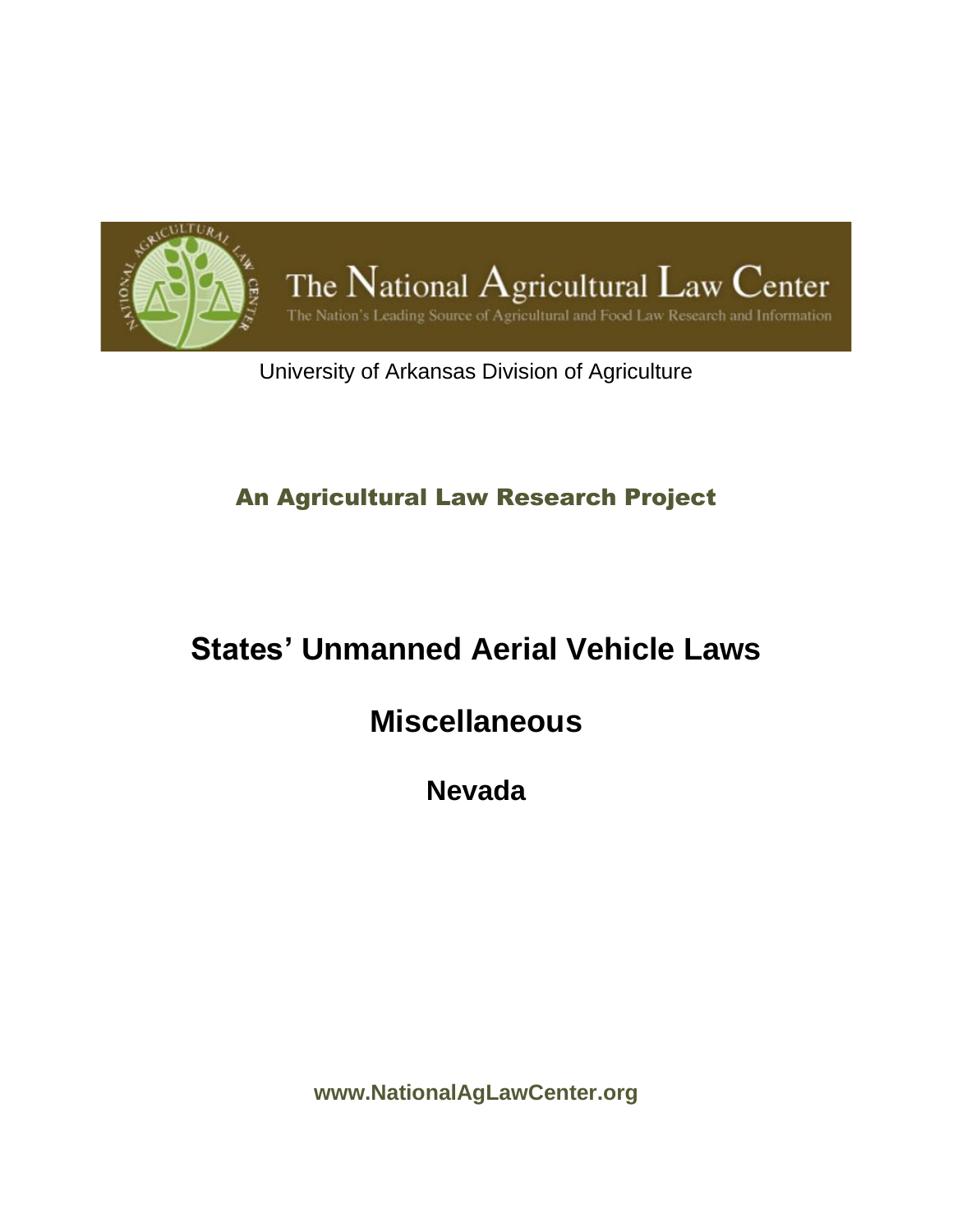

States' Unmanned Aerial Vehicle Laws

**Miscellaneous** 

## **STATE OF NEVADA**



#### *Current through March 31, 2020*

#### **NV ST § 231.1525 Duties of Office of Economic Development; Agreement with Nonprofit Organization; Acceptance of Gifts, Grants and Donations**

1. The Office shall, to the extent that money is available for this purpose, establish and carry out a program to facilitate the growth and safe integration of small unmanned aircraft systems in Nevada. The Office shall ensure that the program complies with all applicable federal statutes, rules and regulations.

2. The program established pursuant to subsection 1 may, upon the request of an operator of a small unmanned aircraft system:

- (a) Provide training;
- (b) Conduct testing; and
- (c) Provide assistance with complying with any safety standards developed by

the Federal Aviation Administration regarding small unmanned aircraft systems. 3. In carrying out the program, the Office may enter into an agreement with a nonprofit organization for the operation of the program. Such a nonprofit organization must have expertise relating to small unmanned aircraft systems.

4. The Office may accept any gifts, grants or donations for the support of the program. 5. As used in this section, "small unmanned aircraft system" has the meaning ascribed to it in 14 C.F.R. § 107.3.

#### **NV ST § 493.020 Definitions**

As used in NRS 493.010 to 493.120, inclusive, unless the context otherwise requires: 1. "Aircraft" includes a balloon, airplane, hydroplane, unmanned aerial vehicle and any other vehicle used for navigation through the air. A hydroplane, while at rest on water and while being operated on or immediately above water, is governed by the rules regarding water navigation. A hydroplane while being operated through the air other than immediately above water, is an aircraft. 2. "Critical facility" means a petroleum refinery, a petroleum or chemical production, transportation, storage or processing facility, a chemical manufacturing facility, a pipeline and any appurtenance thereto, a wastewater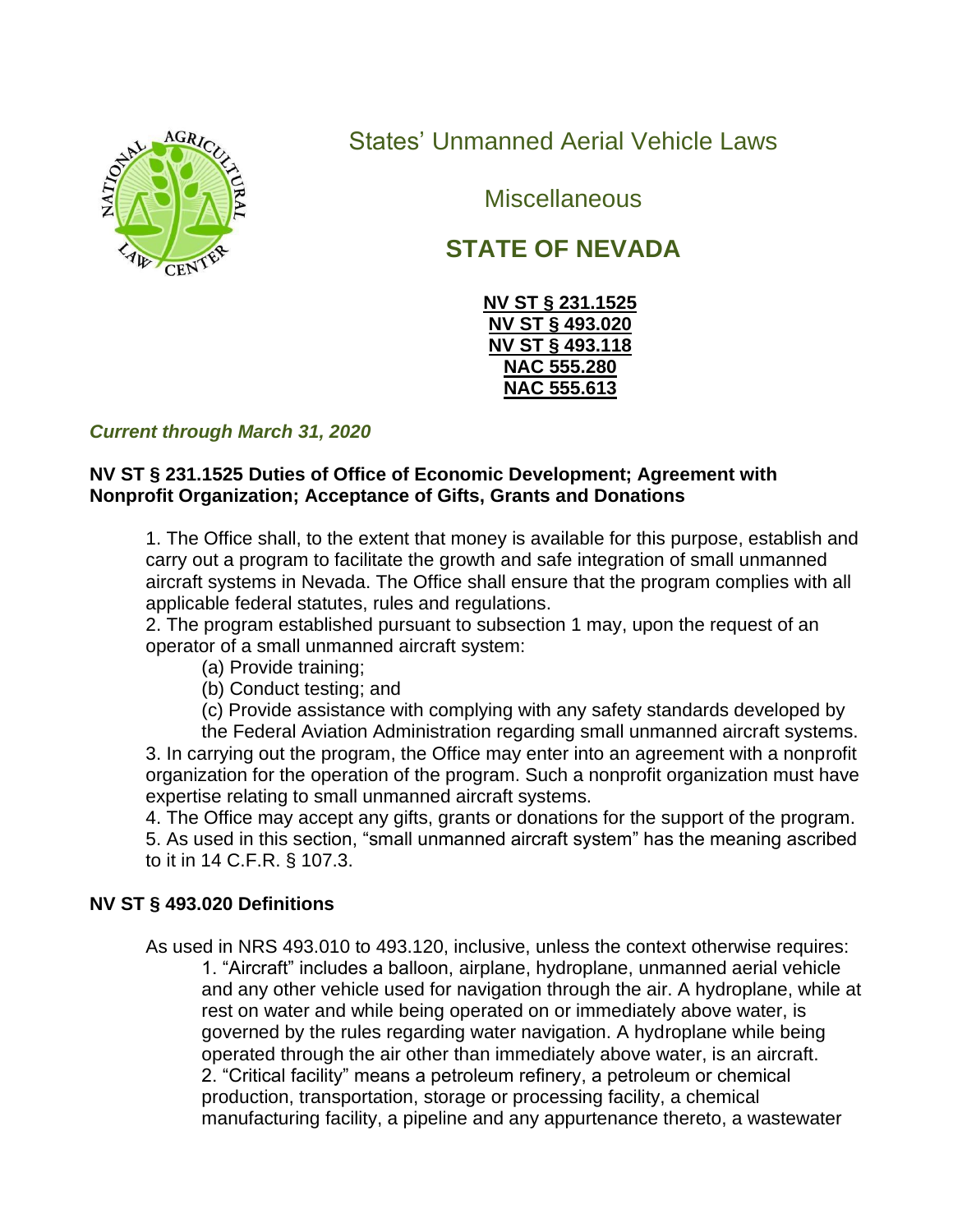treatment facility, a water treatment facility, a mine as that term is defined in NRS 512.006, a power generating station, plant or substation and any appurtenances thereto, any transmission line that is owned in whole or in part by an electric utility as that term is defined in subsection 6 of NRS 704.187 or owned, operated, inspected, maintained or repaired in whole or in part by the Colorado River Commission of Nevada pursuant to NRS 538.161 or 538.166, a county, city or town jail or detention facility and any prison, facility or institution under the control of the Department of Corrections. The term does not include any facility or infrastructure of a utility that is located underground.

3. "Department" means the Department of Public Safety.

4. "Law enforcement agency" means an agency, office, bureau, board, commission, department or division of this State or a political subdivision of this State, the primary duty of which is to enforce the law.

5. "Operator" includes aviator, pilot, balloonist and any other person having any part in the operation of aircraft while in flight.

6. "Passenger" includes any person riding in an aircraft, but having no part in its operation.

7. "Public agency" means an agency, office, bureau, board, commission, department or division of this State or a political subdivision of this State other than a law enforcement agency.

8. "Unmanned aerial vehicle" means a powered aircraft of any size without a human operator aboard the vehicle and that is operated remotely or autonomously.

#### **NV ST § 493.118 Unmanned Aerial Vehicles: Department of Public Safety Required to Establish and Maintain Registry of Such Vehicles Operated by Public Agencies; Public Agencies Required to Submit Certain Information for Inclusion in Registry; Annual Reports to Legislature; Regulations**

1. The Department shall, to the extent that money is available for this purpose, establish and maintain a registry of unmanned aerial vehicles that are operated by public agencies in this State. The Department shall include on its Internet website the information that is maintained in the registry.

2. A public agency shall, for each unmanned aerial vehicle the public agency intends to operate, submit to the Department, on a form provided by the Department, for inclusion in the registry:

(a) The name of the public agency;

(b) The name and contact information of each operator of the unmanned aerial vehicle;

(c) Sufficient information to identify the unmanned aerial vehicle; and

(d) A statement describing the use of the unmanned aerial vehicle by the public agency.

3. The Department shall, on or before February 1 of each year, prepare and submit to the Director of the Legislative Counsel Bureau for submission to the Legislature, or to the Legislative Commission when the Legislature is not in regular session, a report outlining the activities of public agencies with respect to the operation of unmanned aerial vehicles in this State.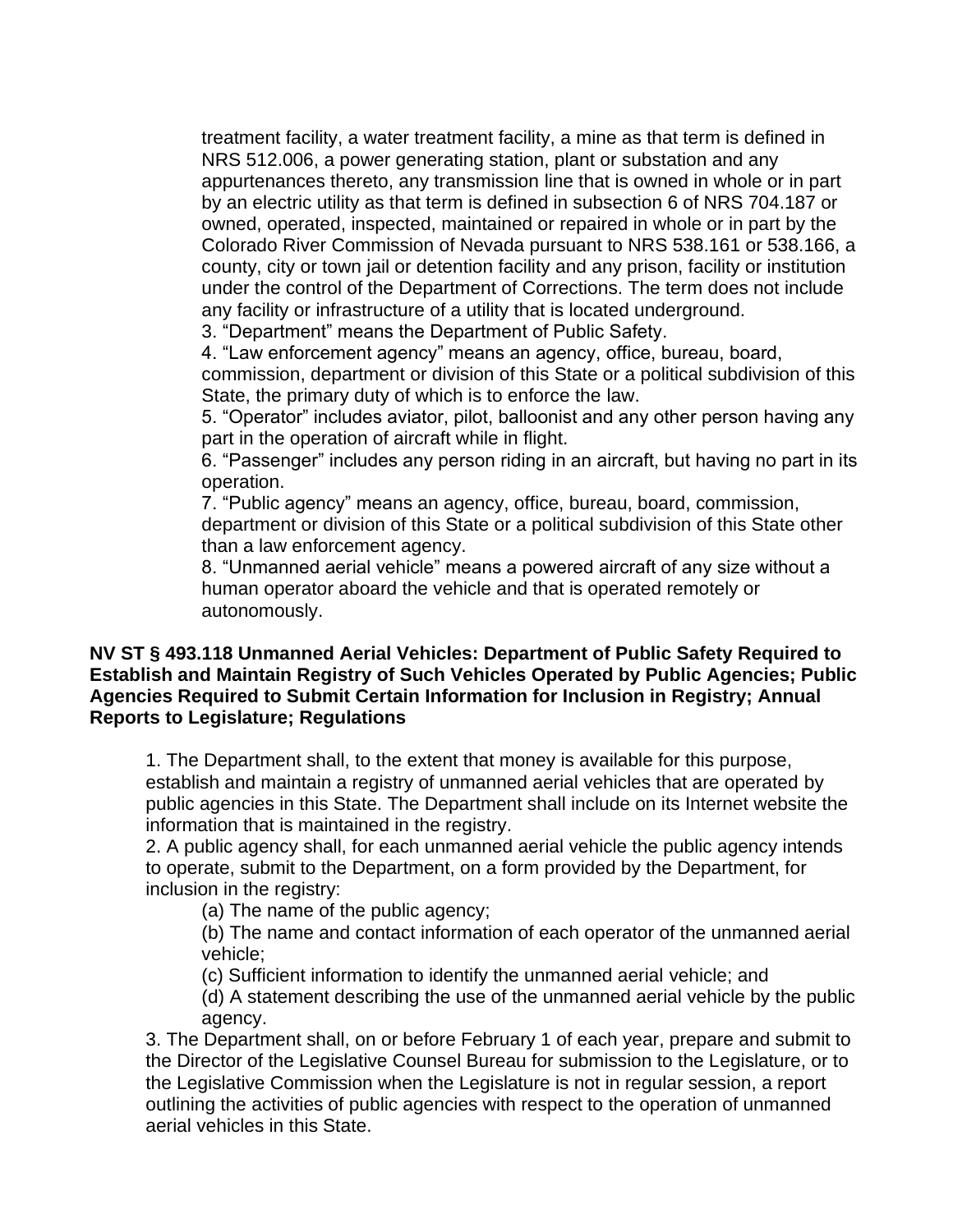4. The Department shall adopt regulations prescribing the public purposes for which a public agency may operate an unmanned aerial vehicle that is registered with the Department pursuant to this section, including, without limitation:

(a) The provision of fire services.

(b) The provision of emergency medical services.

(c) The protection of a critical facility that is public property.

(d) Search and rescue operations conducted for persons and property in distress.

#### **NAC 555.280 Limitations on Unmanned Aerial Vehicles**

(1) In any prosecution or proceeding within the state of Montana, information from an unmanned aerial vehicle is not admissible as evidence unless the information was obtained:

(a) pursuant to the authority of a search warrant;

(b) in accordance with judicially recognized exceptions to the warrant requirement; or

(c) during the investigation of a motor vehicle crash scene that occurs on or involves a public roadway.

(2) Information obtained from the operation of an unmanned aerial vehicle may not be used in an affidavit of probable cause in an effort to obtain a search warrant unless the information was obtained under the circumstances described in subsection (1)(a),  $(1)(b)$ , or  $(1)(c)$ .

(3) For the purposes of this section, "unmanned aerial vehicle" means an aircraft that is operated without direct human intervention from on or within the aircraft. The term does not include satellites.

#### **NAC 555.613 Fields of Licensed Primary Principal Commercial and Governmental Agency Applicators; Categories of Licensed Primary Principal Commercial Applicators**

1. The fields of licensed primary principal commercial and governmental agency applicators are:

(a) Aerial -- The use of aircraft, including, without limitation, an unmanned aerial vehicle, for the application of pesticides on standing or running water, rangeland, agricultural crops, forest, idle cropland and noncropland associated with the production of agricultural crops.

(b) Agricultural ground -- The use of ground equipment for the application of pesticides on livestock, rangeland, agricultural crops, idle cropland and noncropland associated with the production of agricultural crops.

(c) Urban and structural -- The use of ground equipment for the application of pesticides in urban areas and in, on or around structures.

(d) Governmental agency -- The use of pesticides by an employee of a federal, state or local governmental agency, including, without limitation, for highway maintenance, weed control or structural pest control.

2. The categories of licensed primary principal commercial applicators are: (a) Aerial: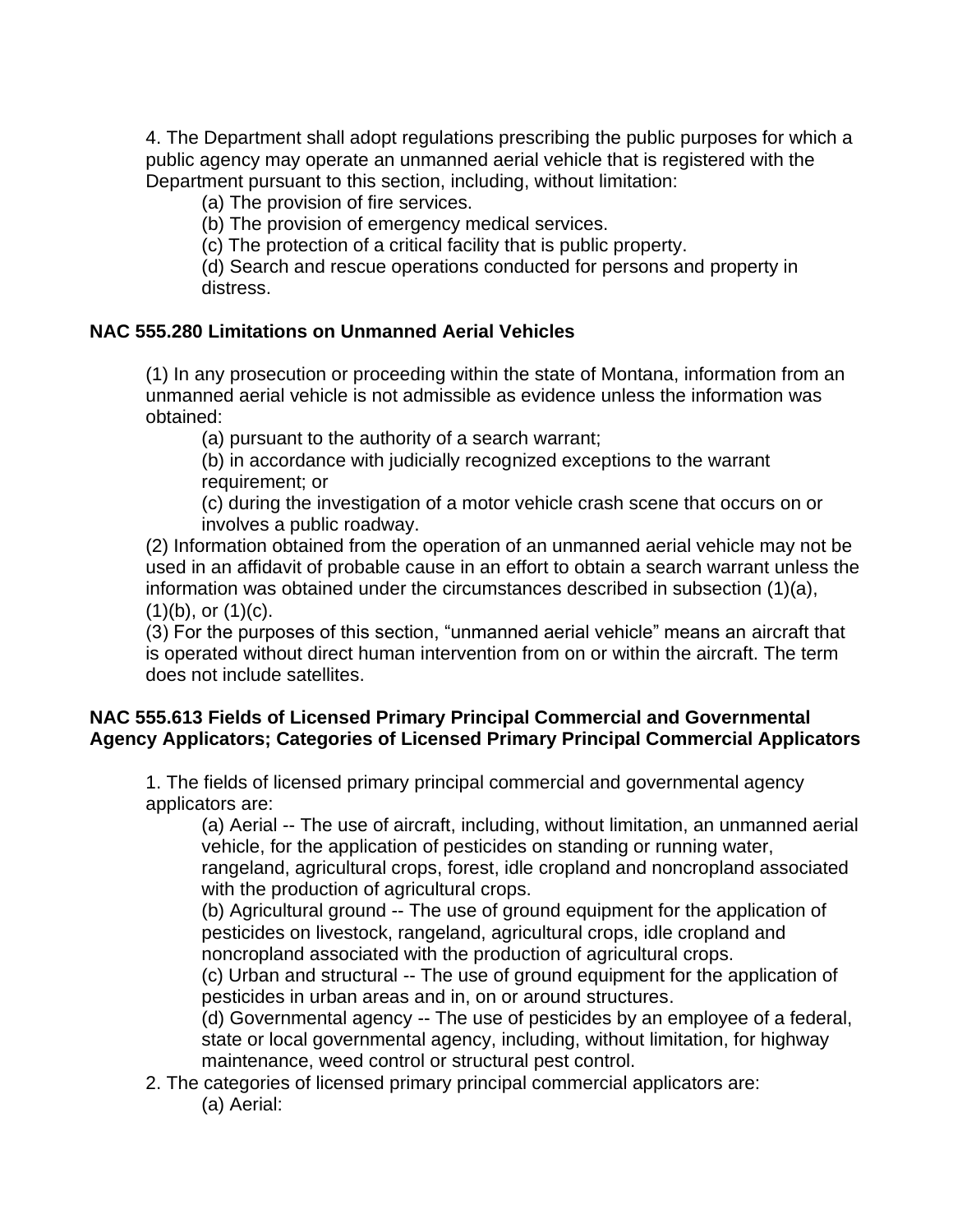(1) Agricultural plant pests -- The application of insecticides, miticides, acaricides, fungicides, bactericides and nematicides.

(2) Weeds -- The application of herbicides, plant regulators, desiccants and defoliants.

(b) Agricultural ground:

(1) Agricultural plant pests -- The application of insecticides, miticides, acaricides, fungicides, bactericides and nematicides.

(2) Weeds -- The application of herbicides, plant regulators, desiccants and defoliants.

(3) Vertebrate pests -- The application of various substances on agricultural ground for the control of vertebrate pests, including, without limitation, the use of fumigants for burrowing rodents. This category does not include the control of vertebrate pests in, on or around industrial complexes, institutional complexes, dwelling units or other structures designed for use by humans, or on ornamentals or turf in, on or around such structures.

(4) Soil fumigation -- The use of various substances, including, without limitation, fumigants for the control of any pest that is present in the soil at the time of treatment, including, without limitation, plant-parasitic nematodes, soil-borne pathogens, weeds and insects.

(c) Urban and structural:

(1) Limited landscape -- The control of insect pests, vertebrate pests and plant diseases and the use of plant regulators on ornamentals and turf in urban areas, including, without limitation, fruit trees in urban areas if the fruit trees are not used for commercial purposes.

(2) Industrial and institutional -- The control of insect pests and vertebrate pests in, on or around industrial complexes, institutional complexes and dwelling units.

(3) Structural -- The control of wood-destroying pests, inspection for wood-destroying pests and inspection for conditions conducive to infestations of wood-destroying pests.

(4) Fumigation -- The use of poisonous and lethal fumigants.

(5) Aquatic -- The control of insect pests, weeds and vertebrate pests in aquatic areas that are used or are intended for use in and around industrial complexes, institutional complexes and dwelling units.

(6) Weeds -- The control of weeds in the maintenance of landscapes, turf and rights-of-way, including, without limitation, public roads, power lines, pipelines and railway rights-of-way. This category does not include the control of aquatic weeds.

(7) Preservation of wood -- The application of pesticides directly to wood or wood products that are not a part of a habitable structure to prevent or control the degradation of the wood or wood product by a wooddestroying organism, including, without limitation, a fungus or bacterium. (8) Cooling towers, biocides and water processes -- The use of antimicrobials and biocides to control bacteria and other single-celled organisms in cooling water, wells and other water processing systems.

(d) Governmental agency: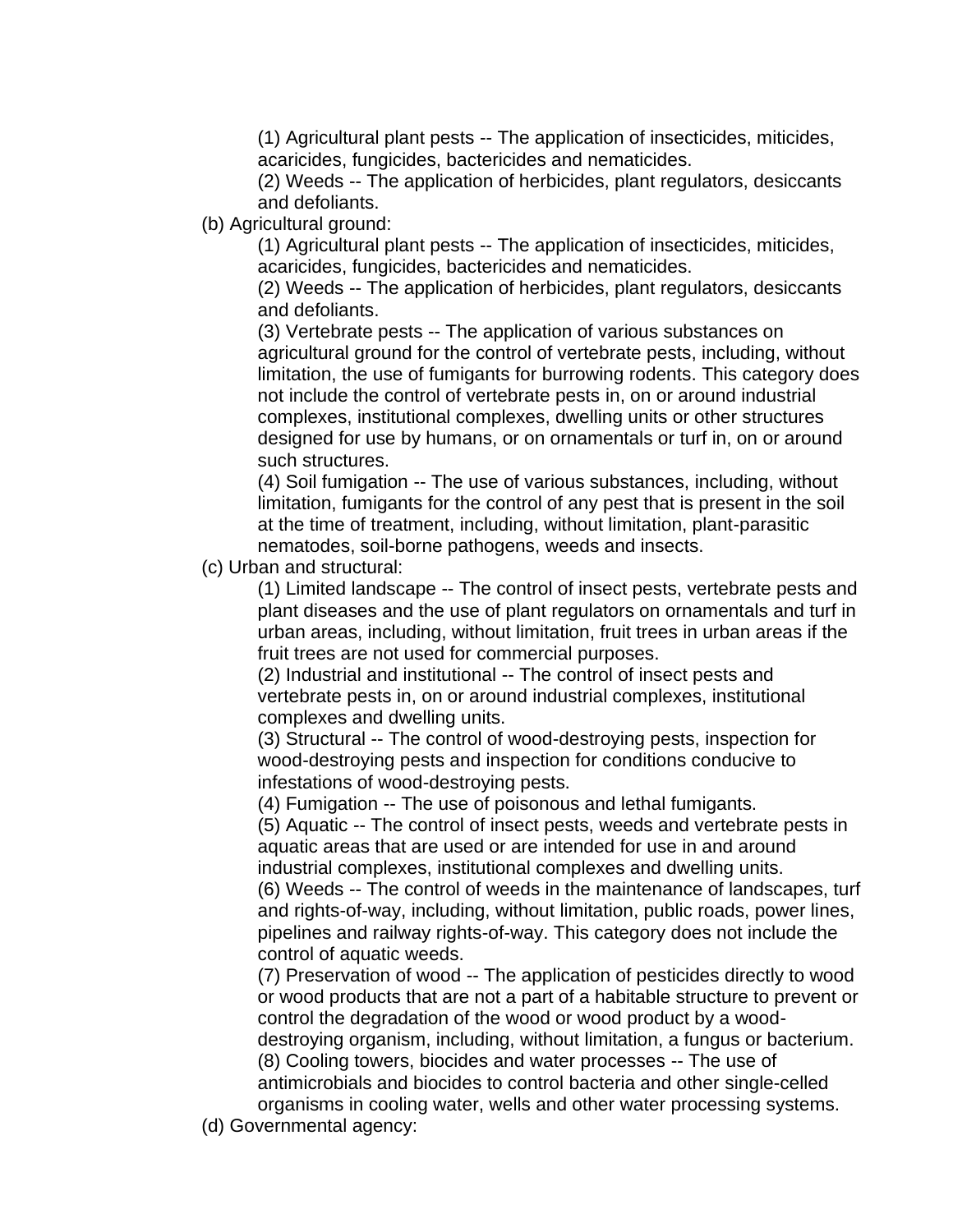(1) Agricultural plant -- The control of any pest on or around any agricultural crop, including, without limitation, on or around land used for the production of forage, grain, pasture, seed, row and fruit crops and rangeland, idle cropland and land on which crops are not planted that is associated with the production of agricultural crops, excluding fumigation pest control.

(2) Rangeland and forest -- The control of any pest in rangeland, forest, forest nurseries and forest seed-producing areas, including, without limitation, site preparation, release work, insect control and reforestation projects.

(3) Ornamental, turf, nursery, greenhouse and interior landscape -- The control of any pest in the maintenance and production of ornamental plants and turf or the maintenance of a nursery, greenhouse or interior landscape, including, without limitation, the production and maintenance of ornamental trees, shrubs, flowers, home fruit trees and home vegetable gardens, excluding fumigation pest control.

(4) Seed treatment -- treatment of seeds to control insects, fungi, bacteria and other microorganisms, excluding fumigation pest control. (5) Aquatic and mosquito -- The control of any pest, including, without limitation, insects, weeds and fish, associated with standing or running water, including, without limitation, reservoirs, lakes, rivers, aquatic cropland and wetland areas, excluding public health pest control. (6) Right-of-way and weed -- The control of any pest in the course of maintaining a right-of-way, including, without limitation, the treatment of roadsides, utilities, railroads, land on which crops are not planted, fence lines, structural perimeters and similar areas.

(7) General pest control, industrial and institutional -- The control of insect and vertebrate pests in, on or around industrial complexes, institutional complexes and dwelling units.

(8) Wood-destroying insects -- The control of any wood-destroying insect, including, without limitation, termites, in, on or around any structure, including, without limitation, homes, storage sheds and warehouses, excluding fumigation pest control.

(9) Wildlife control -- The application of various substances, including, without limitation, fumigants, for the control of wildlife pests on rangelands, forests, agricultural crops, idle cropland and land on which crops are not planted that is associated with the production of agricultural crops, excluding the control of wildlife pests in, on or around industrial complexes, institutional complexes or dwelling units or predatory pest control.

(10) Fumigation pest control:

(I) Commodity fumigation -- The control of any pest that infests raw agricultural or processed commodities, animal feeds and commodity storage facilities where such commodities are held or stored, including, without limitation, tarpaulin fumigation and fumigation of grain elevators, rail cars, truck trailers, vans, aquatic vessels, air and sea containers, other static sealable enclosures,